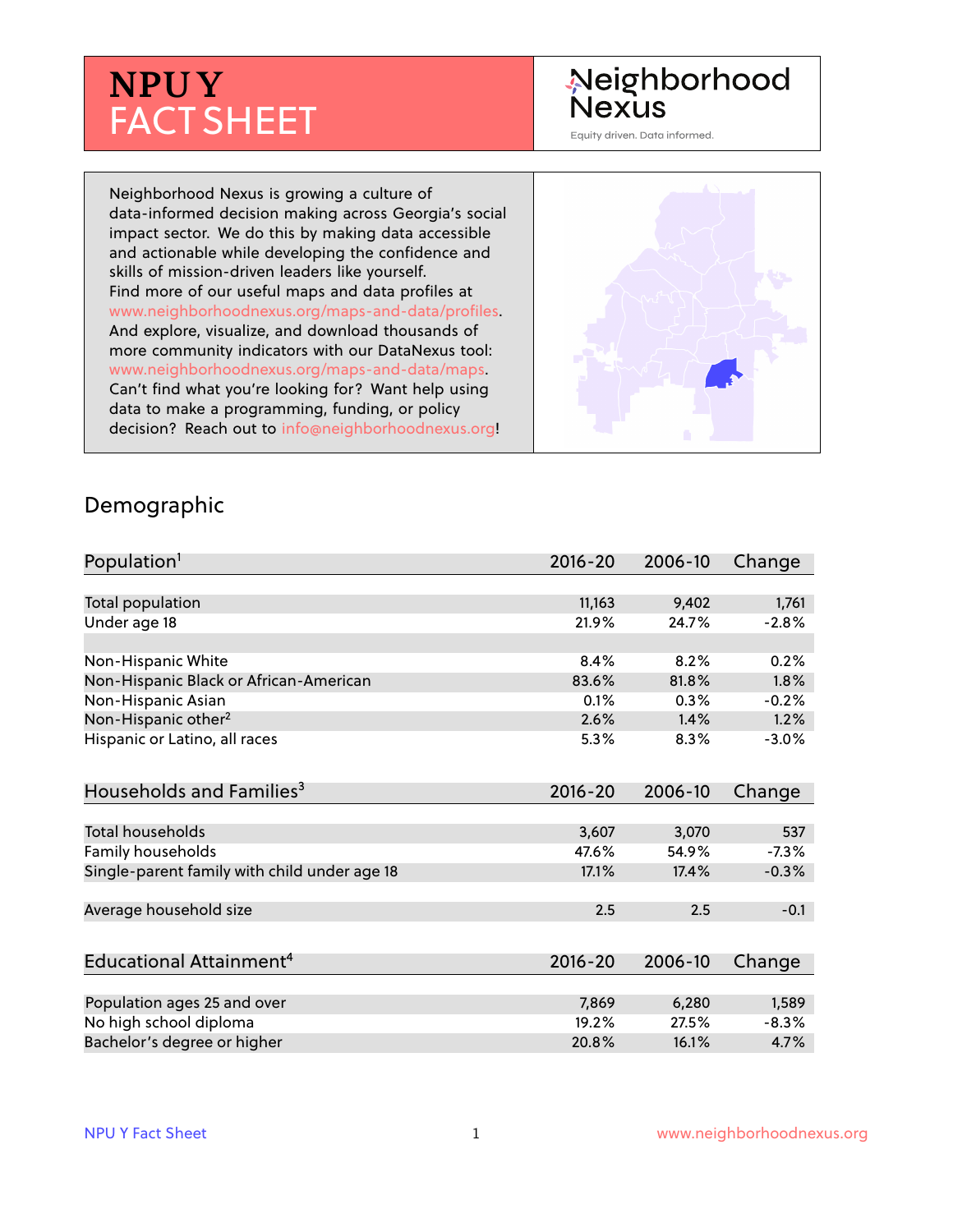## Change Measures, continued...

| Employment <sup>5</sup>                            | $2016 - 20$ | 2006-10     | Change   |
|----------------------------------------------------|-------------|-------------|----------|
|                                                    |             |             |          |
| Total workers residing in NPU                      | 3,907       | 2,972       | 935      |
| Workers with earnings \$1250/month or less         | 22.7%       | 35.5%       | $-12.8%$ |
| Workers with earnings \$1251/month to \$3333/month | 40.6%       | 50.4%       | $-9.8%$  |
| Workers with earnings greater than \$3333/month    | 36.8%       | 14.1%       | 22.6%    |
| Total jobs located in NPU                          | 1,791       | 2,483       | $-692$   |
| Jobs with earnings \$1250/month or less            | 11.5%       | 28.1%       | $-16.6%$ |
| Jobs with earnings \$1251/month to \$3333/month    | 29.7%       | 47.6%       | $-17.9%$ |
| Jobs with earnings greater than \$3333/month       | 58.8%       | 24.3%       | 34.5%    |
|                                                    |             |             |          |
| Jobs/workers ratio                                 | 0.5         | 0.8         | $-0.4$   |
|                                                    | $2016 - 20$ |             |          |
| Income and Poverty <sup>6</sup>                    |             | 2006-10     | Change   |
| Median household income                            | \$29,464    | \$24,055    | \$5,409  |
|                                                    |             |             |          |
| Population for whom poverty status is determined   | 8,928       | 7,787       | 1,141    |
| Population below poverty                           | 28.2%       | 41.1%       | $-12.8%$ |
|                                                    |             |             |          |
| Housing <sup>7</sup>                               | $2016 - 20$ | 2006-10     | Change   |
|                                                    | 4,309       | 4,301       |          |
| Total housing units                                |             |             | 7        |
| Occupied housing units                             | 83.7%       | 71.4%       | 12.3%    |
| Vacant housing units                               | 16.3%       | 28.6%       | $-12.3%$ |
| Occupied housing units                             | 3,607       | 3,070       | 537      |
| Owner occupied housing units                       | 31.9%       | 37.0%       | $-5.1%$  |
| Renter occupied housing units                      | 68.1%       | 63.0%       | 5.1%     |
|                                                    |             |             |          |
| Access to a Vehicle <sup>8</sup>                   | $2016 - 20$ | 2006-10     | Change   |
|                                                    |             |             |          |
| Occupied housing units                             | 3,607       | 3,070       | 537      |
| No vehicle available                               | 24.5%       | 27.1%       | $-2.6%$  |
|                                                    |             |             |          |
| Crime Rates, per 10,000 Population <sup>9</sup>    | 2017-21     | $2012 - 16$ | Change   |
|                                                    |             |             |          |
| All Part I crimes                                  | 533.8       | 806.4       | $-272.6$ |
| Violent crime                                      | 107.0       | 152.9       | $-46.0$  |
| Murder                                             | 3.0         | 3.4         | $-0.3$   |
| Robbery                                            | 28.7        | 64.3        | $-35.7$  |
| Aggravated assault                                 | 75.3        | 85.2        | $-10.0$  |
| Property crime                                     | 426.8       | 653.4       | $-226.7$ |
| <b>Burglary</b>                                    | 109.8       | 227.0       | $-117.2$ |
| Larceny                                            | 240.4       | 279.5       | $-39.1$  |
| Vehicle theft                                      | 76.5        | 146.9       | $-70.4$  |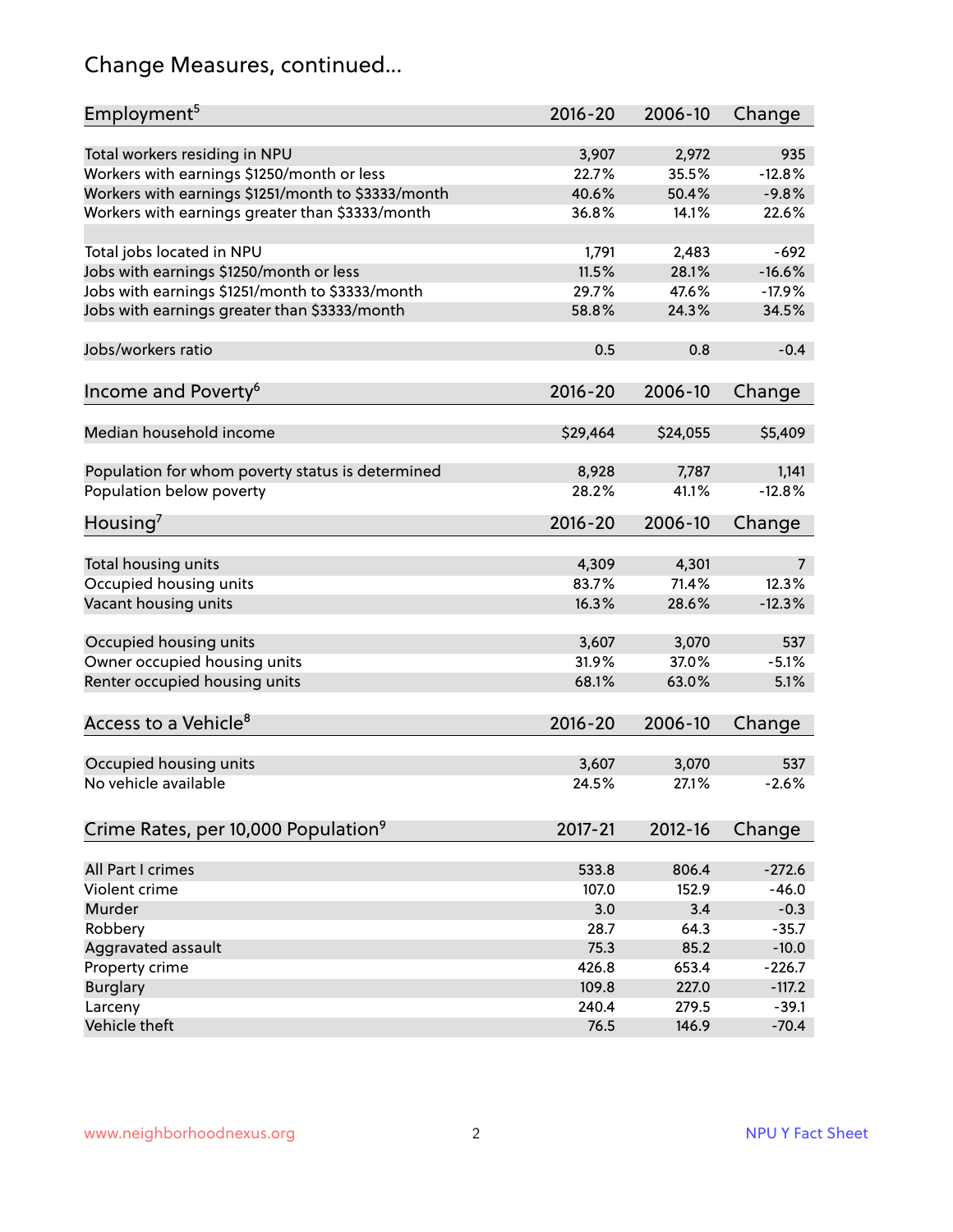## Current Data: Demographic

| Sex and Age, 2016-20 <sup>10</sup>                    | Estimate        | Margin of Error |
|-------------------------------------------------------|-----------------|-----------------|
| Total population                                      | 11,163          | $\pm 2,080$     |
| Male                                                  | 52.8%           | $\pm 4.6\%$     |
| Female                                                | 47.2%           | $\pm$ 0.8%      |
| Under 5 years                                         | 5.3%            | $\pm 2.7\%$     |
| 5 to 9 years                                          | 6.3%            | $\pm 3.0\%$     |
| 10 to 14 years                                        | 7.3%            | $\pm 2.4\%$     |
| 15 to 19 years                                        | 4.0%            | $\pm1.6\%$      |
| 20 to 24 years                                        | 6.5%            | $\pm$ 4.9%      |
| 25 to 34 years                                        | 17.1%           | $\pm$ 0.8%      |
| 35 to 44 years                                        | 22.8%           | $\pm 2.2\%$     |
| 45 to 54 years                                        | 11.5%           | $\pm 3.0\%$     |
| 55 to 59 years                                        | 4.5%            | $\pm 1.0\%$     |
| 60 to 64 years                                        | 4.9%            | $\pm 1.7\%$     |
| 65 to 74 years                                        | 6.6%            | $\pm 1.1\%$     |
| 75 to 84 years                                        | 2.0%            | $\pm 1.0\%$     |
| 85 years and over                                     | 1.0%            | $\pm$ 0.7%      |
| Median age (years)                                    | 36.7            | $\pm$ 0.7       |
| Race and Ethnicity, 2016-20 <sup>11</sup>             | <b>Estimate</b> | Margin of Error |
| Total population                                      | 11,163          | $\pm 2,080$     |
| Hispanic or Latino (of any race)                      | 5.3%            | $\pm1.6\%$      |
| Not Hispanic or Latino                                | 94.7%           | $\pm$ 5.4%      |
| White alone                                           | 8.4%            | $\pm 2.2\%$     |
| Black or African American alone                       | 83.6%           | ±9.8%           |
| American Indian and Alaska Native alone               | 0.2%            | $\pm$ 0.4%      |
| Asian alone                                           | 0.1%            | $\pm$ 0.3%      |
| Native Hawaiian and other Pacific Islander alone      | 0.0%            | $\pm$ 0.3%      |
| Some other race alone                                 | 0.3%            | $\pm$ 0.4%      |
| Two or more races                                     | 2.2%            | $\pm1.8\%$      |
| U.S. Citizenship Status, 2016-20 <sup>12</sup>        | <b>Estimate</b> | Margin of Error |
| Foreign-born population                               | 470             | $\pm$ 167       |
| Naturalized U.S. citizen                              | 45.0%           | $\pm$ 12.6%     |
| Not a U.S. citizen                                    | 55.0%           | ±20.3%          |
| Citizen, Voting Age Population, 2016-20 <sup>13</sup> | <b>Estimate</b> | Margin of Error |
| Citizen, 18 and over population                       | 8,460           | $\pm$ 1,088     |
| Male                                                  | 55.9%           | $\pm$ 8.7%      |
| Female                                                | 44.1%           | $\pm 2.4\%$     |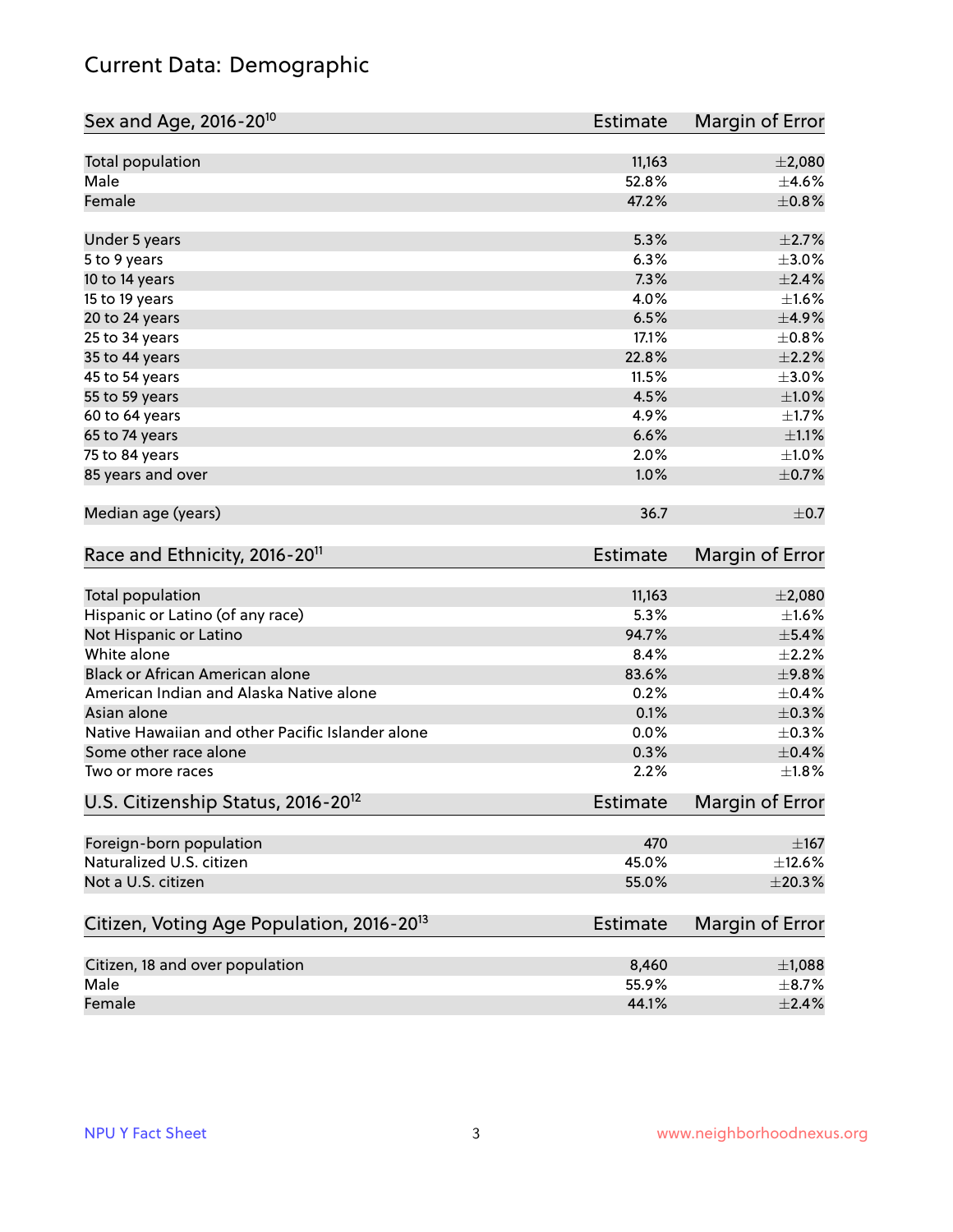#### Current Data: Economic

| All households<br>3,607<br>$\pm$ 340<br>Less than \$10,000<br>$\pm$ 4.2%<br>14.3%<br>10.4%<br>$\pm$ 3.7%<br>\$10,000 to \$14,999<br>\$15,000 to \$24,999<br>19.8%<br>$\pm$ 5.4%<br>\$25,000 to \$34,999<br>8.4%<br>±3.4%<br>\$35,000 to \$49,999<br>12.4%<br>$\pm$ 4.2%<br>\$50,000 to \$74,999<br>12.6%<br>$\pm$ 6.9%<br>\$75,000 to \$99,999<br>11.9%<br>±4.8%<br>5.9%<br>$\pm 2.5\%$<br>\$100,000 to \$149,999<br>2.3%<br>$\pm 2.5\%$<br>\$150,000 to \$199,999 | Income, 2016-20 <sup>14</sup> | <b>Estimate</b> | Margin of Error |
|--------------------------------------------------------------------------------------------------------------------------------------------------------------------------------------------------------------------------------------------------------------------------------------------------------------------------------------------------------------------------------------------------------------------------------------------------------------------|-------------------------------|-----------------|-----------------|
|                                                                                                                                                                                                                                                                                                                                                                                                                                                                    |                               |                 |                 |
|                                                                                                                                                                                                                                                                                                                                                                                                                                                                    |                               |                 |                 |
|                                                                                                                                                                                                                                                                                                                                                                                                                                                                    |                               |                 |                 |
|                                                                                                                                                                                                                                                                                                                                                                                                                                                                    |                               |                 |                 |
|                                                                                                                                                                                                                                                                                                                                                                                                                                                                    |                               |                 |                 |
|                                                                                                                                                                                                                                                                                                                                                                                                                                                                    |                               |                 |                 |
|                                                                                                                                                                                                                                                                                                                                                                                                                                                                    |                               |                 |                 |
|                                                                                                                                                                                                                                                                                                                                                                                                                                                                    |                               |                 |                 |
|                                                                                                                                                                                                                                                                                                                                                                                                                                                                    |                               |                 |                 |
|                                                                                                                                                                                                                                                                                                                                                                                                                                                                    |                               |                 |                 |
|                                                                                                                                                                                                                                                                                                                                                                                                                                                                    |                               |                 |                 |
| 2.1%<br>\$200,000 or more                                                                                                                                                                                                                                                                                                                                                                                                                                          |                               |                 | $\pm$ 1.3%      |
| Median household income (dollars)<br>\$29,464                                                                                                                                                                                                                                                                                                                                                                                                                      |                               |                 | ±4,361          |
| Mean household income (dollars)<br>\$48,476                                                                                                                                                                                                                                                                                                                                                                                                                        |                               |                 | ±6,089          |
| 71.7%<br>Households with earnings                                                                                                                                                                                                                                                                                                                                                                                                                                  |                               |                 | $\pm$ 6.9%      |
| Mean earnings (dollars)<br>\$57,308                                                                                                                                                                                                                                                                                                                                                                                                                                |                               |                 | ±6,620          |
| Households with Social Security<br>27.4%                                                                                                                                                                                                                                                                                                                                                                                                                           |                               |                 | ±4.3%           |
| Mean Social Security income (dollars)<br>\$12,762                                                                                                                                                                                                                                                                                                                                                                                                                  |                               |                 | $\pm$ 1,154     |
| Households with retirement income<br>10.1%                                                                                                                                                                                                                                                                                                                                                                                                                         |                               |                 | ±3.4%           |
| Mean retirement income (dollars)<br>\$14,441                                                                                                                                                                                                                                                                                                                                                                                                                       |                               |                 | $\pm$ 5,433     |
| Households with Supplemental Security Income<br>9.6%                                                                                                                                                                                                                                                                                                                                                                                                               |                               |                 | $\pm 4.1\%$     |
| Mean Supplemental Security Income (dollars)<br>\$10,621                                                                                                                                                                                                                                                                                                                                                                                                            |                               |                 | $\pm$ 4,125     |
| Households with cash public assistance income<br>0.9%                                                                                                                                                                                                                                                                                                                                                                                                              |                               |                 | $\pm 1.1\%$     |
| Mean cash public assistance income (dollars)<br>\$0                                                                                                                                                                                                                                                                                                                                                                                                                |                               |                 | $\pm 0$         |
| Households with Food Stamp/SNAP benefits in the past 12<br>29.2%<br>months                                                                                                                                                                                                                                                                                                                                                                                         |                               |                 | $\pm$ 8.3%      |
| Family households<br>1,717                                                                                                                                                                                                                                                                                                                                                                                                                                         |                               |                 | $\pm$ 342       |
| Less than \$10,000<br>14.2%                                                                                                                                                                                                                                                                                                                                                                                                                                        |                               |                 | $\pm$ 7.5%      |
| 5.9%<br>\$10,000 to \$14,999                                                                                                                                                                                                                                                                                                                                                                                                                                       |                               |                 | $\pm$ 5.5%      |
| \$15,000 to \$24,999<br>15.1%                                                                                                                                                                                                                                                                                                                                                                                                                                      |                               |                 | ±6.3%           |
| \$25,000 to \$34,999<br>11.0%                                                                                                                                                                                                                                                                                                                                                                                                                                      |                               |                 | $\pm$ 5.8%      |
| \$35,000 to \$49,999<br>12.7%                                                                                                                                                                                                                                                                                                                                                                                                                                      |                               |                 | $\pm$ 5.7%      |
| \$50,000 to \$74,999<br>15.1%                                                                                                                                                                                                                                                                                                                                                                                                                                      |                               |                 | ±13.6%          |
| \$75,000 to \$99,999<br>13.9%                                                                                                                                                                                                                                                                                                                                                                                                                                      |                               |                 | $\pm$ 7.1%      |
| \$100,000 to \$149,999<br>9.2%                                                                                                                                                                                                                                                                                                                                                                                                                                     |                               |                 | $\pm$ 5.8%      |
| \$150,000 to \$199,999<br>0.8%                                                                                                                                                                                                                                                                                                                                                                                                                                     |                               |                 | $\pm 2.2\%$     |
| \$200,000 or more<br>2.0%                                                                                                                                                                                                                                                                                                                                                                                                                                          |                               |                 | $\pm 2.4\%$     |
| Median family income (dollars)<br>\$40,117                                                                                                                                                                                                                                                                                                                                                                                                                         |                               |                 | ±5,272          |
| Mean family income (dollars)<br>\$51,496                                                                                                                                                                                                                                                                                                                                                                                                                           |                               |                 | ±7,345          |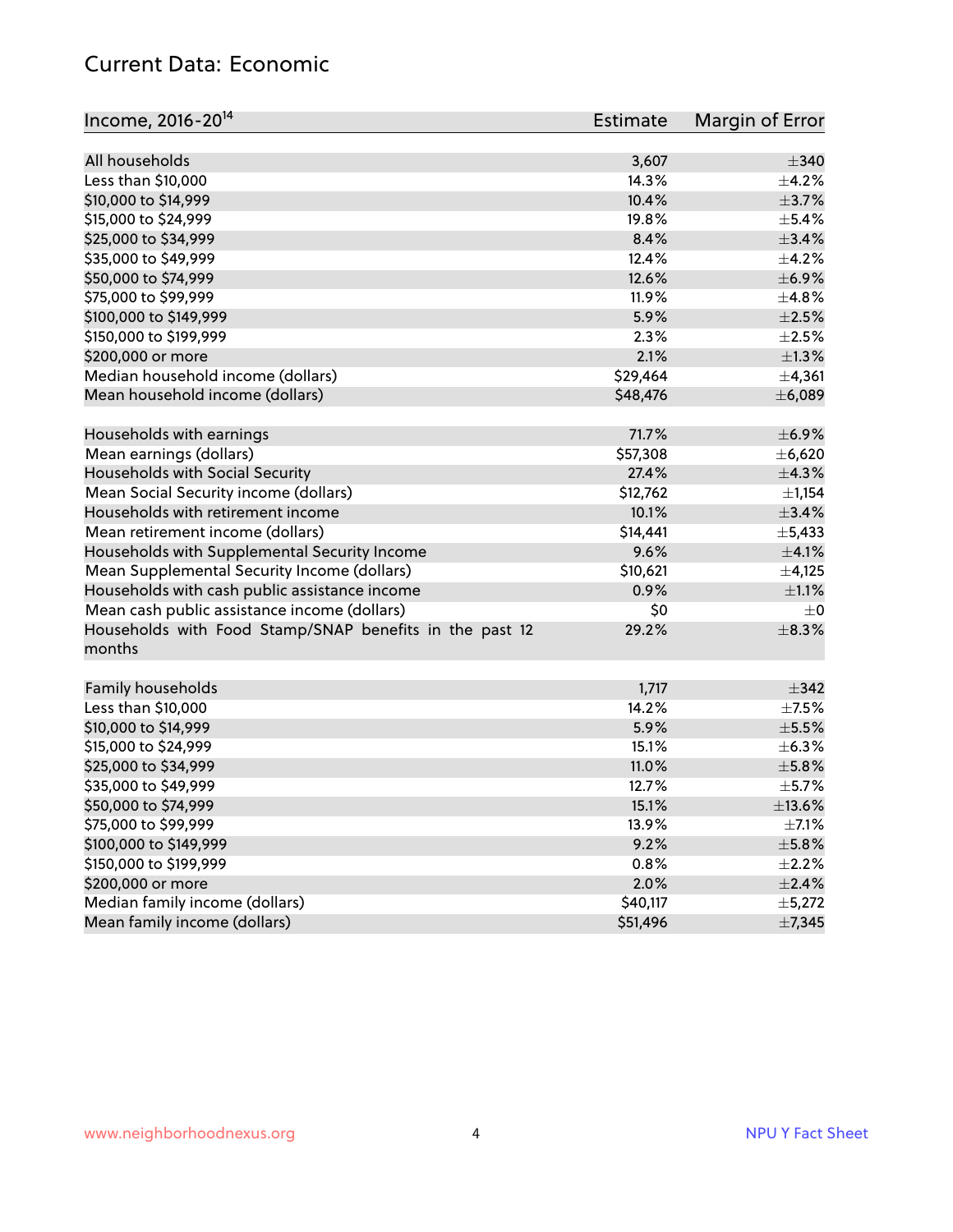## Current Data: Economic, continued...

| Income, 2016-20, continued <sup>15</sup>                                                    | <b>Estimate</b> | <b>Margin of Error</b> |
|---------------------------------------------------------------------------------------------|-----------------|------------------------|
|                                                                                             |                 |                        |
| Nonfamily households                                                                        | 1,890           | $\pm 238$              |
| Median nonfamily income (dollars)                                                           | \$22,893        | $\pm$ 1,977            |
| Mean nonfamily income (dollars)                                                             | \$41,959        | ±6,949                 |
| Median earnings for workers (dollars)                                                       | \$28,117        | $\pm 2,167$            |
| Median earnings for male full-time, year-round workers                                      | \$39,453        | ±3,088                 |
| (dollars)                                                                                   |                 |                        |
| Median earnings for female full-time, year-round workers<br>(dollars)                       | \$34,511        | $\pm 2,624$            |
| Per capita income (dollars)                                                                 | \$22,365        | ±4,667                 |
|                                                                                             |                 |                        |
| Families Below Poverty Level, 2016-20 <sup>16</sup>                                         | <b>Estimate</b> | <b>Margin of Error</b> |
| <b>All Families</b>                                                                         | 1,717           | $\pm$ 342              |
| Percent below poverty                                                                       | 31.5%           | ±10.0%                 |
|                                                                                             |                 |                        |
| Families with related children under 18 years                                               | 1,118           | $\pm$ 343              |
| Percent below poverty                                                                       | 37.0%           | ±11.8%                 |
| Families with related children under 5 years only                                           | 108             | $\pm 103$              |
| Percent below poverty                                                                       | 25.5%           | ±62.9%                 |
| Married couple families                                                                     | 501             | $\pm 268$              |
| Percent below poverty                                                                       | 4.0%            | $\pm$ 8.1%             |
| Married couple families with related children under 18 years                                | 251             | $\pm 235$              |
| Percent below poverty                                                                       | 1.3%            | ±14.2%                 |
| Married couple families with related children under 5 years                                 | 52              | $\pm 60$               |
| Percent below poverty                                                                       | $0.0\%$         | ±68.0%                 |
|                                                                                             | 1,084           | $\pm 263$              |
| Families with female householder, no spouse present                                         | 43.2%           | ±13.3%                 |
| Percent below poverty                                                                       |                 |                        |
| Families with female householder, no spouse present with<br>related children under 18 years | 773             | $\pm$ 237              |
| Percent below poverty                                                                       | 49.2%           | ±16.1%                 |
| Families with female householder, no spouse present with                                    | 50              | $\pm$ 67               |
| related children under 5 years                                                              |                 |                        |
| Percent below poverty                                                                       | 54.9%           | ±76.0%                 |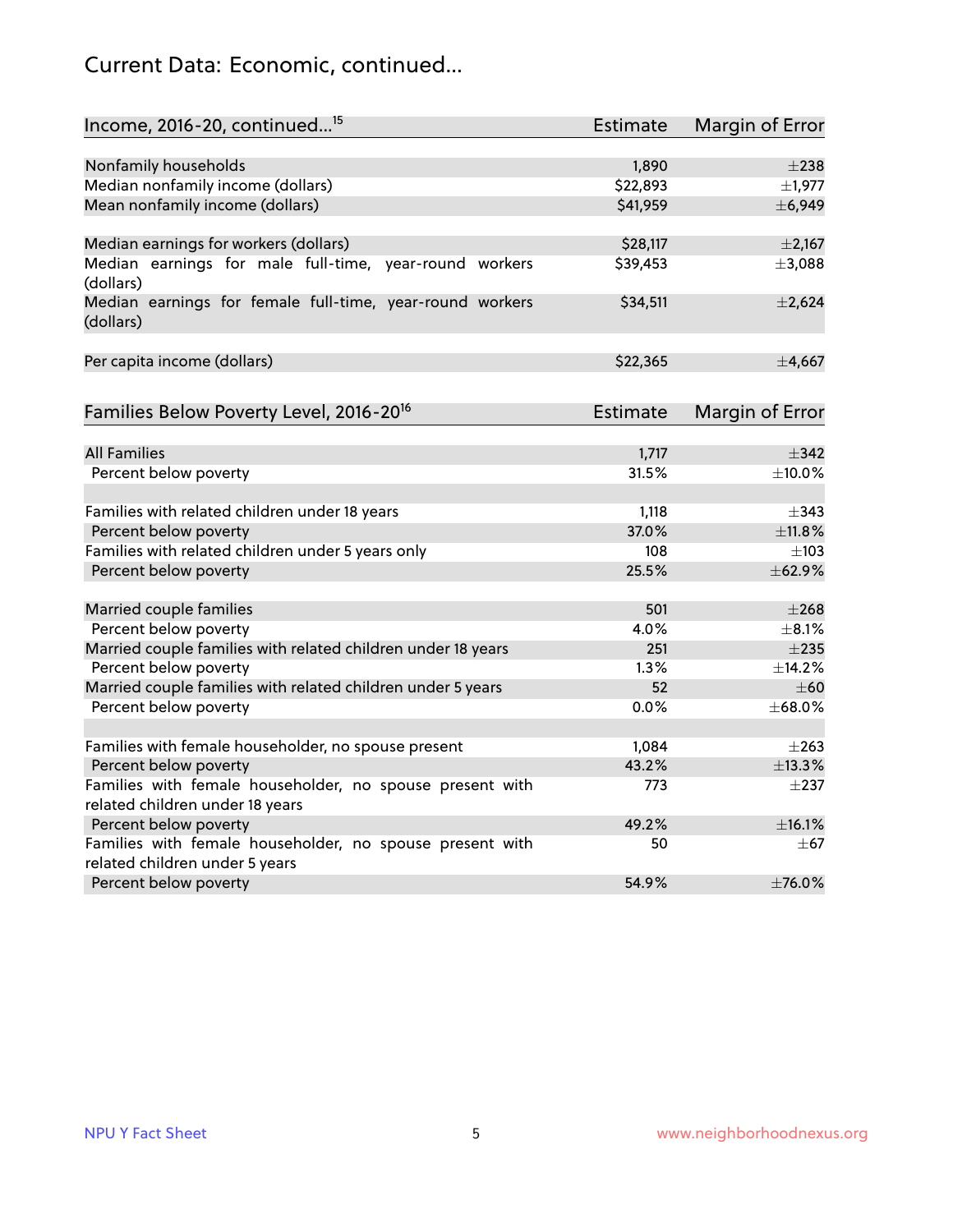#### Current Data: Economic, continued...

| People Below Poverty Level, 2016-20 <sup>17</sup> | <b>Estimate</b> | Margin of Error |
|---------------------------------------------------|-----------------|-----------------|
|                                                   |                 |                 |
| Total population                                  | 8,928           | $\pm 2,070$     |
| Percent below poverty                             | 28.2%           | $\pm 2.9\%$     |
| Population under 18 years                         | 2,428           | $\pm 613$       |
| Percent below poverty                             | 38.8%           | $\pm$ 7.1%      |
| Population 18 years and over                      | 6,500           | $\pm$ 927       |
| Percent below poverty                             | 24.3%           | $+3.3%$         |
| Population 18 to 64 years                         | 5,541           | $\pm$ 902       |
| Percent below poverty                             | 20.5%           | $\pm$ 3.7%      |
| Population 65 years and over                      | 959             | $\pm 215$       |
| Percent below poverty                             | 46.0%           | ±10.7%          |

| Poverty by Race/Ethnicity, 2016-20 <sup>18</sup> | <b>Estimate</b> | Margin of Error |
|--------------------------------------------------|-----------------|-----------------|
|                                                  |                 |                 |
| Non-Hispanic White population                    | 559             | $\pm$ 153       |
| Percent below poverty                            | 14.4%           | $\pm$ 8.9%      |
| <b>Black population</b>                          | 7,916           | $\pm 2,048$     |
| Percent below poverty                            | 30.5%           | $\pm 1.5\%$     |
| Asian population                                 |                 | $\pm$ 38        |
| Percent below poverty                            | $0.0\%$         |                 |
| Hispanic or Latino population                    | 282             | $\pm$ 195       |
| Percent below poverty                            | 10.5%           | $\pm 21.1\%$    |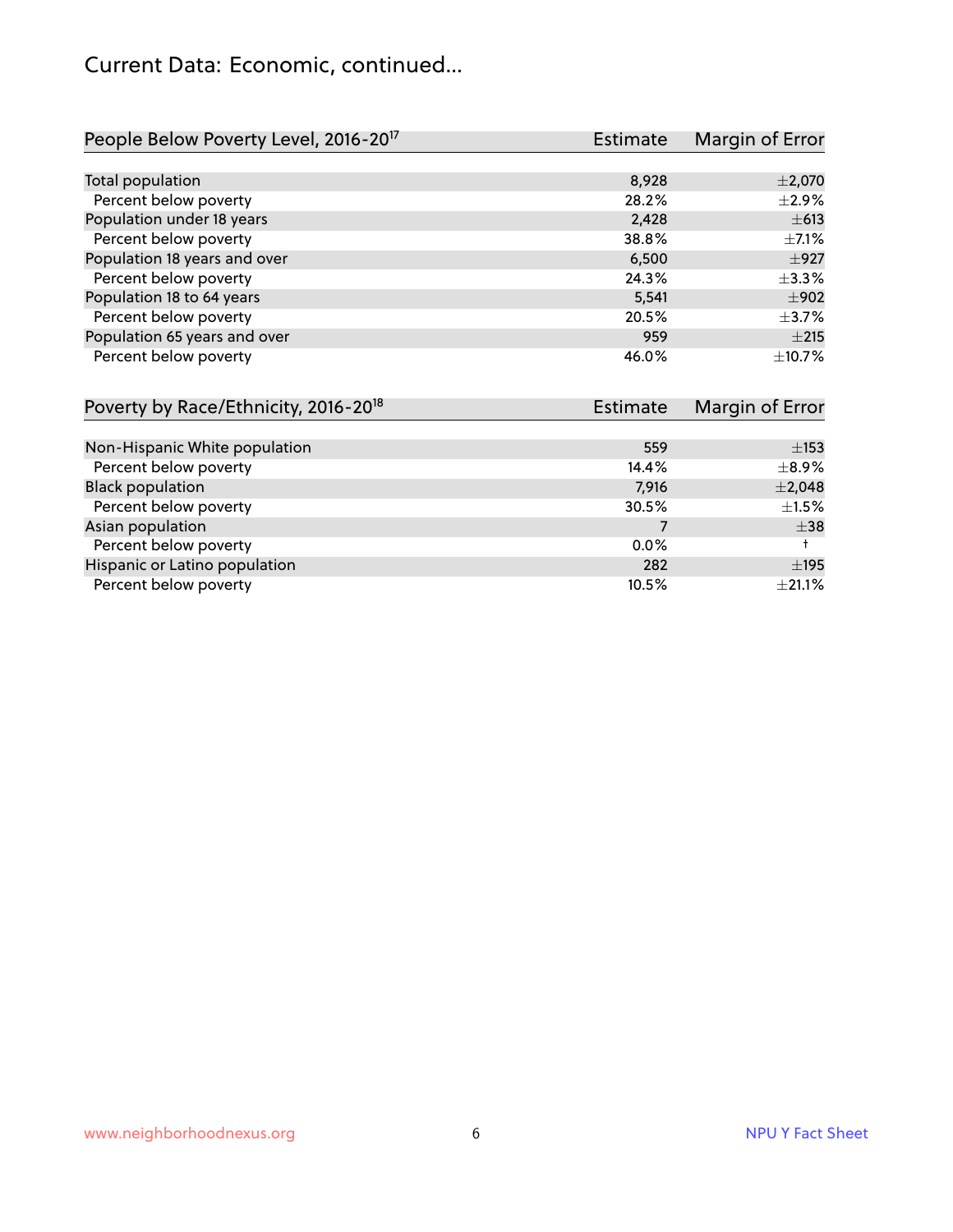## Current Data: Employment

| Employment Status, 2016-20 <sup>19</sup>                      | <b>Estimate</b> | Margin of Error |
|---------------------------------------------------------------|-----------------|-----------------|
|                                                               |                 |                 |
| Population 16 years and over                                  | 8,933           | $\pm$ 1,305     |
| In labor force                                                | 48.4%           | $\pm$ 5.4%      |
| Civilian labor force                                          | 48.4%           | $\pm$ 5.4%      |
| Employed                                                      | 38.7%           | $\pm 2.1\%$     |
| Unemployed                                                    | 9.7%            | ±6.7%           |
| <b>Armed Forces</b>                                           | 0.0%            | $\pm 1.8\%$     |
| Not in labor force                                            | 51.6%           | ±9.9%           |
| Civilian labor force                                          | 4,320           | $\pm 794$       |
| <b>Unemployment Rate</b>                                      | 20.1%           | ±13.6%          |
|                                                               |                 |                 |
| Females 16 years and over                                     | 3,984           | $\pm$ 533       |
| In labor force                                                | 64.9%           | $\pm$ 9.3%      |
| Civilian labor force                                          | 64.9%           | $\pm$ 9.3%      |
| Employed                                                      | 55.3%           | $\pm$ 9.0%      |
|                                                               |                 |                 |
| Own children of the householder under 6 years                 | 707             | $\pm$ 339       |
| All parents in family in labor force                          | 64.6%           | ±41.7%          |
| Own children of the householder 6 to 17 years                 | 1,563           | $\pm 620$       |
| All parents in family in labor force                          | 71.3%           | $\pm 35.5\%$    |
|                                                               |                 |                 |
| Industry, 2016-20 <sup>20</sup>                               | <b>Estimate</b> | Margin of Error |
| Civilian employed population 16 years and over                | 3,454           | $\pm$ 539       |
| Agriculture, forestry, fishing and hunting, and mining        | 0.0%            | $\pm$ 1.4%      |
| Construction                                                  | 5.2%            | $\pm$ 3.4%      |
| Manufacturing                                                 | 5.5%            | $\pm 2.8\%$     |
| Wholesale trade                                               | 2.5%            | $\pm 2.5\%$     |
| Retail trade                                                  | 9.7%            | ±4.4%           |
| Transportation and warehousing, and utilities                 | 6.5%            | $\pm 2.8\%$     |
| Information                                                   | 5.7%            | $\pm$ 3.2%      |
| Finance and insurance, and real estate and rental and leasing | 3.2%            | ±1.9%           |
| Professional, scientific, and management, and administrative  | 16.8%           | $\pm 4.4\%$     |
| and waste management services                                 |                 |                 |
| Educational services, and health care and social assistance   | 16.8%           | $\pm$ 5.4%      |
| Arts, entertainment, and recreation, and accommodation and    | 11.8%           | $\pm$ 4.5%      |
| food services                                                 |                 |                 |
| Other services, except public administration                  | 3.8%            | $\pm$ 3.4%      |
| Public administration                                         | 12.7%           | $\pm$ 7.7%      |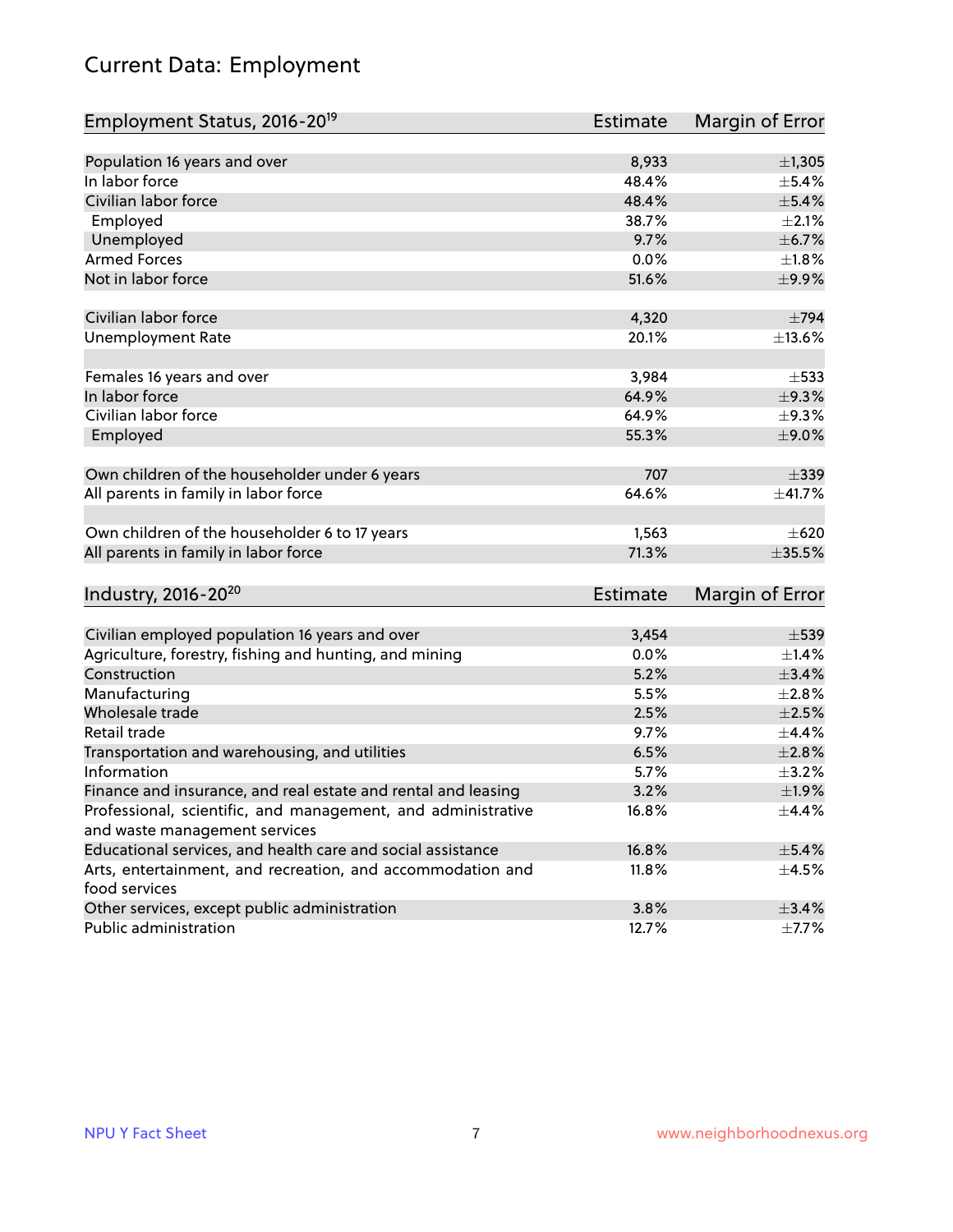## Current Data: Employment, continued...

| Occupation, 2016-20 <sup>21</sup>                            | <b>Estimate</b> | Margin of Error |
|--------------------------------------------------------------|-----------------|-----------------|
| Civilian employed population 16 years and over               | 3,454           | $\pm$ 539       |
| Management, business, science, and arts occupations          | 34.9%           | $\pm$ 6.7%      |
| Service occupations                                          | 20.5%           | $\pm$ 5.0%      |
| Sales and office occupations                                 | 25.2%           | $\pm$ 7.9%      |
| Natural resources, construction, and maintenance occupations | 5.3%            | $\pm 3.6\%$     |
| Production, transportation, and material moving occupations  | 14.0%           | $\pm$ 4.6%      |
| Class of Worker, 2016-20 <sup>22</sup>                       | <b>Estimate</b> | Margin of Error |
| Civilian employed population 16 years and over               | 3,454           | $\pm$ 539       |
| Private wage and salary workers                              | 76.1%           | $\pm$ 16.0%     |
| Government workers                                           | 19.5%           | $\pm$ 8.7%      |
| Self-employed in own not incorporated business workers       | 4.4%            | $\pm 2.8\%$     |
| Unpaid family workers                                        | 0.0%            | $\pm1.4\%$      |
|                                                              |                 |                 |
| Job Flows, 2019 <sup>23</sup>                                |                 | 2019            |
| Total Jobs in NPU                                            |                 | 1,791           |
| Held by residents of NPU                                     |                 | 2.1%            |
| Held by non-residents of NPU                                 |                 | 97.9%           |
| Jobs by Industry Sector, 2019 <sup>24</sup>                  |                 | 2019            |
|                                                              |                 |                 |
| Total Jobs in NPU                                            |                 | 1,791           |
| <b>Goods Producing sectors</b>                               |                 | 8.3%            |
| Trade, Transportation, and Utilities sectors                 |                 | 20.7%           |
| All Other Services sectors                                   |                 | 71.0%           |
| Total Jobs in NPU held by NPU residents                      |                 | 38              |
| <b>Goods Producing sectors</b>                               |                 | 13.2%           |
| Trade, Transportation, and Utilities sectors                 |                 | 5.3%            |
| All Other Services sectors                                   |                 | 81.6%           |
| Jobs by Earnings, 2019 <sup>25</sup>                         |                 | 2019            |
| Total Jobs in NPU                                            |                 | 1,791           |
| Jobs with earnings \$1250/month or less                      |                 | 11.5%           |
| Jobs with earnings \$1251/month to \$3333/month              |                 | 29.7%           |
| Jobs with earnings greater than \$3333/month                 |                 | 58.8%           |
|                                                              |                 |                 |
| Total Jobs in NPU held by NPU residents                      |                 | 38              |
| Jobs with earnings \$1250/month or less                      |                 | 23.7%           |
| Jobs with earnings \$1251/month to \$3333/month              |                 | 47.4%           |
| Jobs with earnings greater than \$3333/month                 |                 | 28.9%           |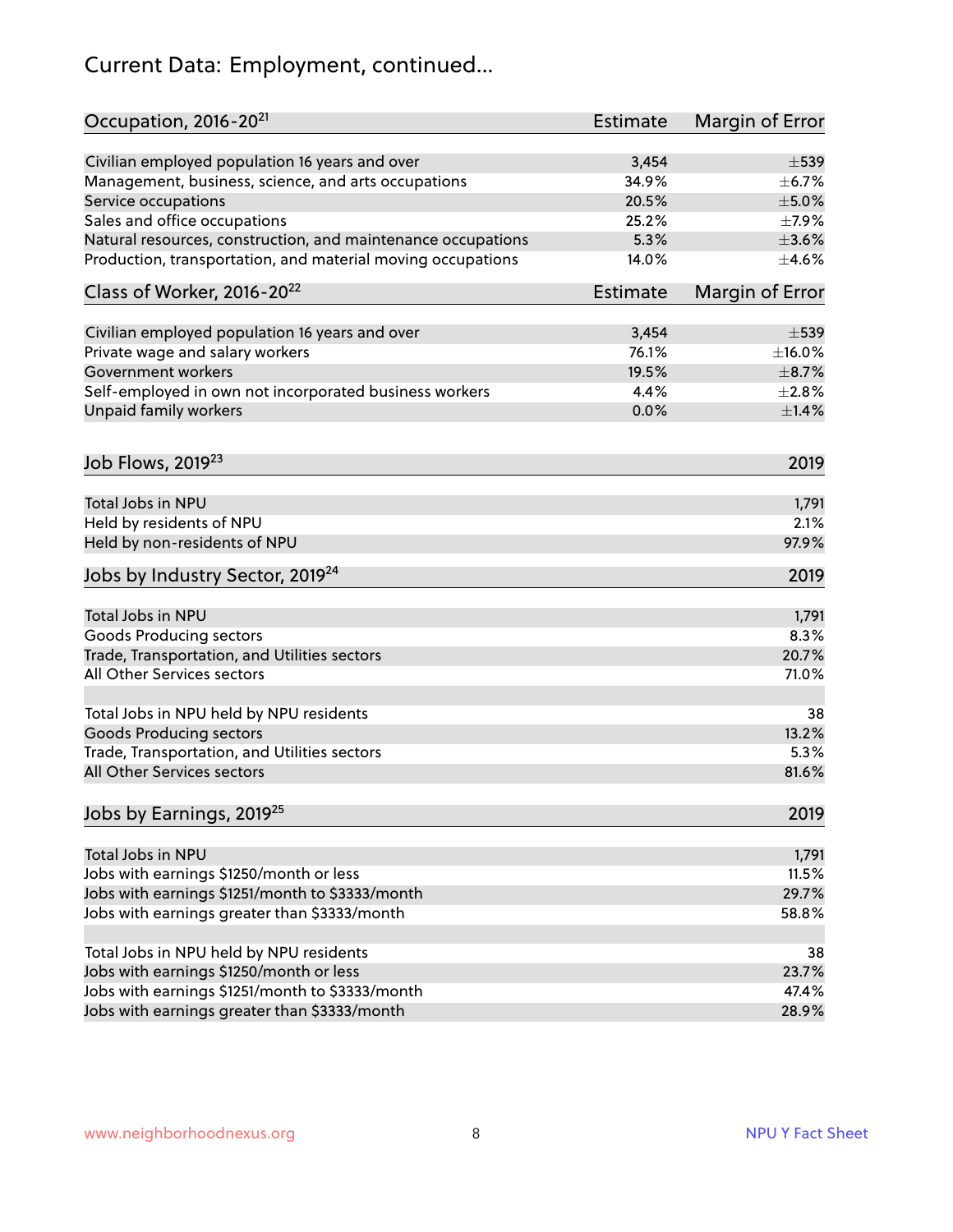## Current Data: Employment, continued...

| Jobs by Age of Worker, 2019 <sup>26</sup> | 2019  |
|-------------------------------------------|-------|
|                                           |       |
| Total Jobs in NPU                         | 1,791 |
| Jobs with workers age 29 or younger       | 14.3% |
| Jobs with workers age 30 to 54            | 67.4% |
| Jobs with workers age 55 or older         | 18.2% |
|                                           |       |
| Total Jobs in NPU held by NPU residents   | 38    |
| Jobs with workers age 29 or younger       | 28.9% |
| Jobs with workers age 30 to 54            | 60.5% |
| Jobs with workers age 55 or older         | 10.5% |

#### Current Data: Education

| School Enrollment, 2016-20 <sup>27</sup>       | <b>Estimate</b> | Margin of Error |
|------------------------------------------------|-----------------|-----------------|
|                                                |                 |                 |
| Population 3 years and over enrolled in school | 2,209           | $\pm$ 390       |
| Nursery school, preschool                      | 3.8%            | $\pm 2.6\%$     |
| Kindergarten                                   | 7.5%            | $+5.4%$         |
| Elementary school (grades 1-8)                 | 39.9%           | $\pm$ 8.3%      |
| High school (grades 9-12)                      | 24.3%           | $\pm$ 8.6%      |
| College or graduate school                     | 24.6%           | $\pm$ 7.4%      |

| Educational Attainment, 2016-20 <sup>28</sup> | <b>Estimate</b> | Margin of Error |
|-----------------------------------------------|-----------------|-----------------|
|                                               |                 |                 |
| Population 25 years and over                  | 7,869           | $\pm$ 863       |
| Less than 9th grade                           | 5.8%            | $\pm$ 1.9%      |
| 9th to 12th grade, no diploma                 | 13.4%           | $\pm 2.5\%$     |
| High school graduate (includes equivalency)   | 34.3%           | $\pm$ 3.5%      |
| Some college, no degree                       | 15.5%           | $\pm 2.5\%$     |
| Associate's degree                            | 10.3%           | $\pm$ 5.2%      |
| Bachelor's degree                             | 11.6%           | $\pm$ 3.5%      |
| Graduate or professional degree               | 9.1%            | $+3.1%$         |
|                                               |                 |                 |
| Percent high school graduate or higher        | 80.8%           | $\pm$ 3.1%      |
| Percent bachelor's degree or higher           | 20.8%           | $\pm$ 4.4%      |
|                                               |                 |                 |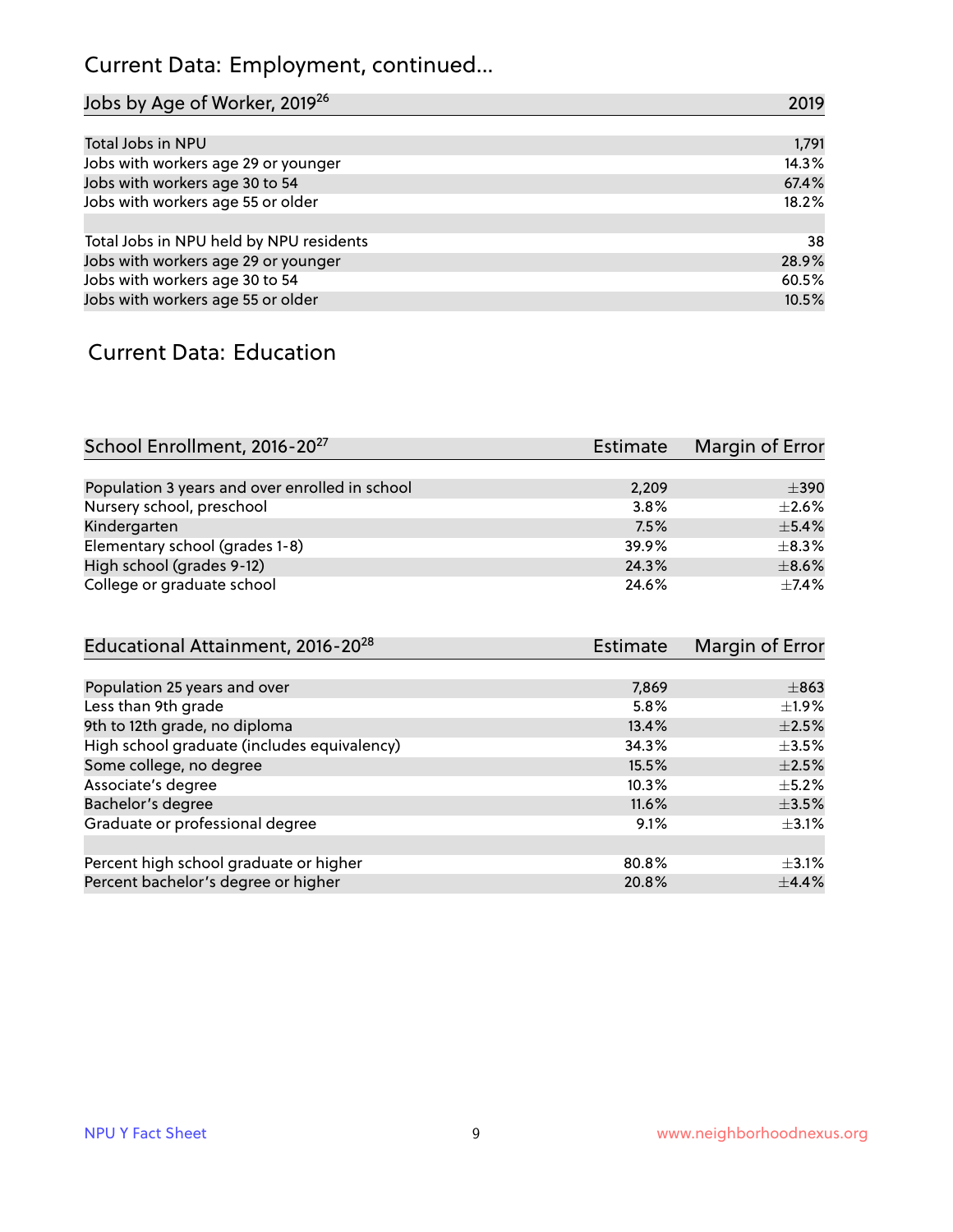#### Current Data: Housing

| Households by Type, 2016-20 <sup>29</sup>            | <b>Estimate</b> | Margin of Error     |
|------------------------------------------------------|-----------------|---------------------|
|                                                      |                 |                     |
| <b>Total households</b>                              | 3,607           | $\pm$ 340           |
| Family households (families)                         | 47.6%           | $\pm$ 8.4%          |
| With own children under 18 years                     | 25.0%           | $\pm$ 7.7%          |
| Married-couple family                                | 13.9%           | $\pm$ 7.2%          |
| With own children of the householder under 18 years  | 6.6%            | $\pm$ 6.4%          |
| Male householder, no spouse present, family          | 3.7%            | $\pm 2.9\%$         |
| With own children of the householder under 18 years  | 1.3%            | $\pm1.6\%$          |
| Female householder, no spouse present, family        | 30.0%           | $\pm$ 5.3%          |
| With own children of the householder under 18 years  | 17.1%           | ±4.4%               |
| Nonfamily households                                 | 52.4%           | $\pm$ 4.4%          |
| Householder living alone                             | 45.6%           | ±4.8%               |
| 65 years and over                                    | 14.8%           | $\pm 2.9\%$         |
| Households with one or more people under 18 years    | 31.5%           | $\pm$ 7.7%          |
| Households with one or more people 65 years and over | 23.7%           | ±3.3%               |
|                                                      |                 |                     |
| Average household size                               | 2.47            | $\pm$ 0.52          |
| Average family size                                  | 3.71            | $\pm 0.98$          |
| Housing Occupancy, 2016-20 <sup>30</sup>             | <b>Estimate</b> | Margin of Error     |
|                                                      | 4,309           | $\pm$ 323           |
| Total housing units                                  | 83.7%           | ±4.8%               |
| Occupied housing units                               | 16.3%           |                     |
| Vacant housing units                                 |                 | $\pm$ 3.4%          |
| Homeowner vacancy rate                               | 2.1             | $\pm$ 3.7           |
| Rental vacancy rate                                  | 6.2             | $\pm$ 3.5           |
| Units in Structure, 2016-20 <sup>31</sup>            | <b>Estimate</b> | Margin of Error     |
| Total housing units                                  | 4,309           | $\pm$ 323           |
| 1-unit, detached                                     | 43.4%           | $\pm$ 6.4%          |
| 1-unit, attached                                     | 6.0%            | $\pm 2.7\%$         |
| 2 units                                              | 3.1%            | $\pm1.6\%$          |
|                                                      | 6.6%            | $\pm 2.9\%$         |
| 3 or 4 units<br>5 to 9 units                         | 11.0%           | $\pm 3.6\%$         |
|                                                      |                 |                     |
| 10 to 19 units                                       | 9.0%            | $\pm 3.0\%$         |
| 20 or more units                                     | 19.7%           | $\pm$ 4.2%          |
| Mobile home                                          |                 |                     |
| Boat, RV, van, etc.                                  | 1.0%<br>0.3%    | ±1.3%<br>$\pm$ 0.9% |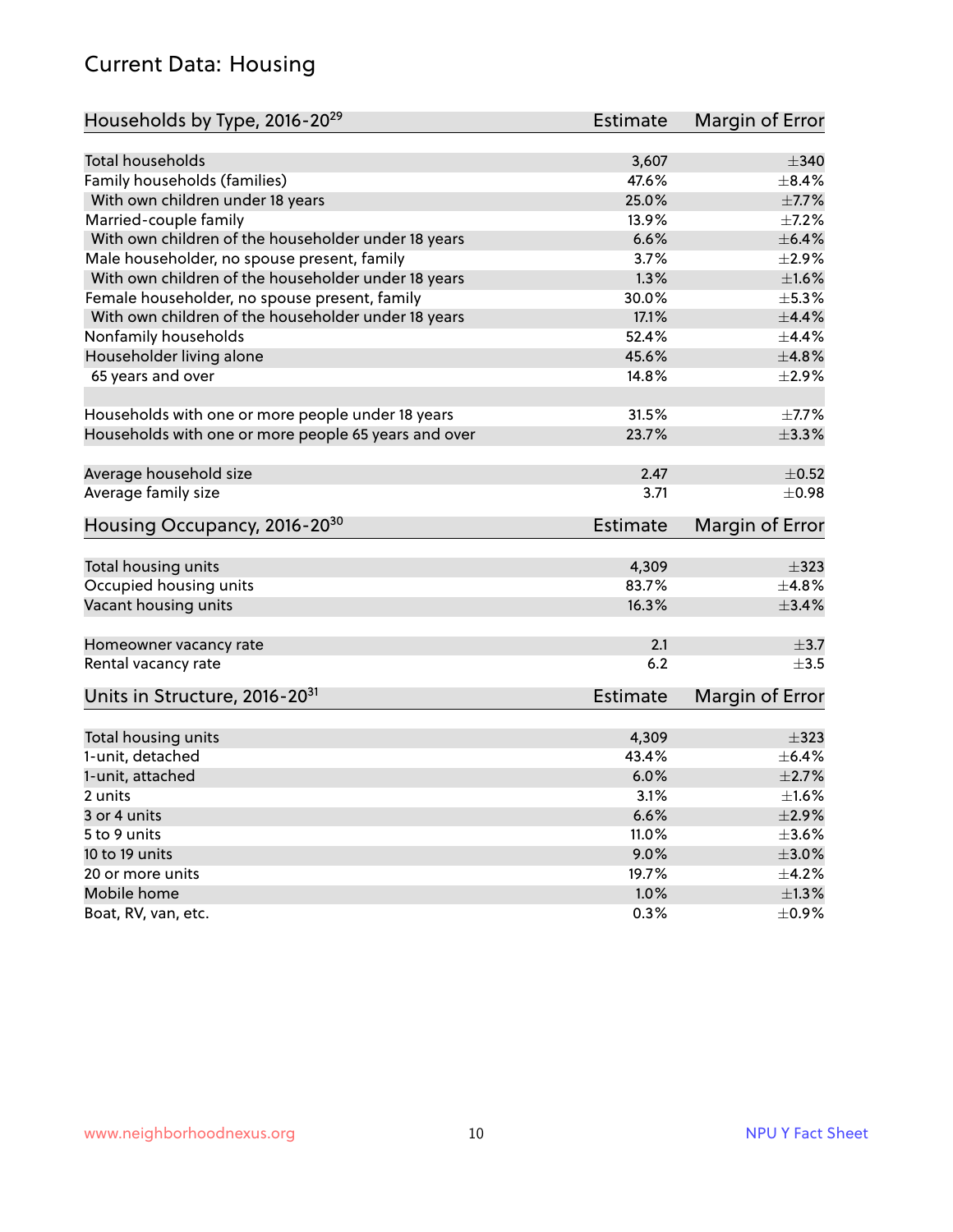#### Current Data: Housing, continued...

| Year Structure Built, 2016-20 <sup>32</sup>    | Estimate        | Margin of Error        |
|------------------------------------------------|-----------------|------------------------|
| Total housing units                            | 4,309           | $\pm$ 323              |
| Built 2014 or later                            | 1.0%            | $\pm 1.2\%$            |
| Built 2010 to 2013                             | 1.4%            | $\pm$ 1.4%             |
| Built 2000 to 2009                             | 43.2%           | $\pm$ 7.0%             |
| Built 1990 to 1999                             | 11.2%           | $\pm 3.6\%$            |
| Built 1980 to 1989                             | 6.1%            | $\pm 2.5\%$            |
| Built 1970 to 1979                             | 7.8%            | ±3.8%                  |
| Built 1960 to 1969                             | 6.2%            | ±2.4%                  |
| Built 1950 to 1959                             | 9.4%            | $\pm 2.9\%$            |
| Built 1940 to 1949                             | 5.3%            | $\pm 2.5\%$            |
| Built 1939 or earlier                          | 8.3%            | $\pm 2.5\%$            |
| Housing Tenure, 2016-2033                      | Estimate        | Margin of Error        |
| Occupied housing units                         | 3,607           | $\pm$ 340              |
| Owner-occupied                                 | 31.9%           | ±5.3%                  |
| Renter-occupied                                | 68.1%           | $\pm$ 6.6%             |
| Average household size of owner-occupied unit  | 2.34            | $\pm$ 0.29             |
| Average household size of renter-occupied unit | 2.52            | $\pm$ 0.77             |
| Residence 1 Year Ago, 2016-20 <sup>34</sup>    | <b>Estimate</b> | <b>Margin of Error</b> |
| Population 1 year and over                     | 11,104          | $\pm 2,081$            |
| Same house                                     | 82.8%           | ±10.5%                 |
| Different house in the U.S.                    | 16.9%           | $\pm 2.3\%$            |
| Same county                                    | 8.6%            | ±2.3%                  |
| Different county                               | 8.2%            | $\pm 2.2\%$            |
| Same state                                     | 4.6%            | $\pm 2.1\%$            |
| Different state                                | 3.6%            | $\pm 1.2\%$            |
| Abroad                                         | 0.3%            | $\pm$ 0.5%             |
| Value of Housing Unit, 2016-20 <sup>35</sup>   | <b>Estimate</b> | Margin of Error        |
| Owner-occupied units                           | 1,149           | $\pm 220$              |
| Less than \$50,000                             | 5.4%            | $\pm$ 9.1%             |
| \$50,000 to \$99,999                           | 22.6%           | ±10.4%                 |
| \$100,000 to \$149,999                         | 13.8%           | ±7.4%                  |
| \$150,000 to \$199,999                         | 18.0%           | ±7.8%                  |
| \$200,000 to \$299,999                         | 25.8%           | ±10.9%                 |
| \$300,000 to \$499,999                         | 12.6%           | $\pm$ 8.6%             |
| \$500,000 to \$999,999                         | 1.5%            | $\pm$ 4.4%             |
| \$1,000,000 or more                            | 0.2%            | $\pm$ 5.4%             |
| Mortgage Status, 2016-20 <sup>36</sup>         | Estimate        | Margin of Error        |
| Owner-occupied units                           | 1,149           | $\pm 220$              |
| Housing units with a mortgage                  | 69.7%           | $\pm$ 8.9%             |

Housing units without a mortgage  $\pm 10.3\%$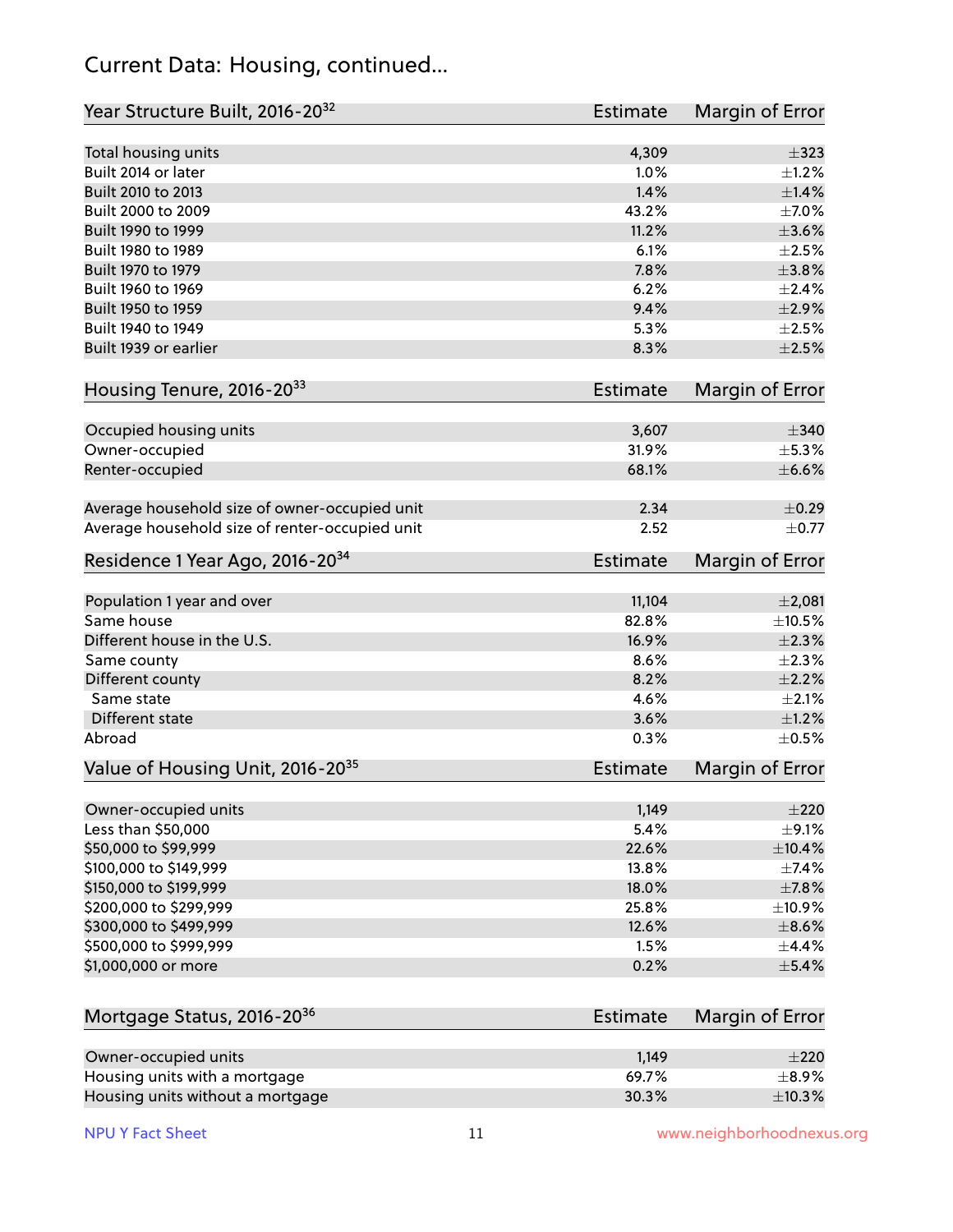## Current Data: Housing, continued...

| Selected Monthly Owner Costs, 2016-20 <sup>37</sup> | <b>Estimate</b> | Margin of Error |
|-----------------------------------------------------|-----------------|-----------------|
|                                                     |                 |                 |
| Housing units with a mortgage                       | 800             | ±184            |
| Less than \$300                                     | 0.0%            | $\pm$ 6.2%      |
| \$300 to \$499                                      | 2.8%            | $\pm$ 7.4%      |
| \$500 to \$999                                      | 46.8%           | ±18.4%          |
| \$1,000 to \$1,499                                  | 26.4%           | $\pm$ 9.1%      |
| \$1,500 to \$1,999                                  | 14.7%           | $\pm$ 7.4%      |
| \$2,000 to \$2,999                                  | 7.0%            | $\pm$ 7.3%      |
| \$3,000 or more                                     | 2.4%            | $\pm$ 7.7%      |
|                                                     |                 |                 |
| Median (dollars)                                    | \$1,008         | $\pm 79$        |
|                                                     |                 |                 |
| Housing units without a mortgage                    | 349             | ±136            |
| Less than \$150                                     | 7.1%            | ±13.4%          |
| \$150 to \$249                                      | 4.3%            | ±14.5%          |
| \$250 to \$349                                      | 22.5%           | ±17.7%          |
| \$350 to \$499                                      | 37.9%           | $±$ 24.9%       |
| \$500 to \$699                                      | 20.6%           | ±24.2%          |
| \$700 or more                                       | 7.5%            | ±30.2%          |
|                                                     |                 |                 |
| Median (dollars)                                    | \$393           | $\pm$ 36        |

| Selected Monthly Owner Costs as a Percentage of | <b>Estimate</b> | Margin of Error |
|-------------------------------------------------|-----------------|-----------------|
| Household Income, 2016-20 <sup>38</sup>         |                 |                 |
|                                                 |                 |                 |
| Housing units with a mortgage <sup>39</sup>     | 783             | $\pm 206$       |
| Less than 20.0 percent                          | 54.3%           | $\pm$ 13.1%     |
| 20.0 to 24.9 percent                            | 12.3%           | $\pm$ 8.8%      |
| 25.0 to 29.9 percent                            | 10.1%           | $\pm$ 8.1%      |
| 30.0 to 34.9 percent                            | 8.0%            | $\pm$ 7.4%      |
| 35.0 percent or more                            | 15.3%           | $\pm$ 8.9%      |
|                                                 |                 |                 |
| Housing units without a mortgage <sup>40</sup>  | 341             | $\pm 166$       |
| Less than 10.0 percent                          | 40.7%           | ±16.9%          |
| 10.0 to 14.9 percent                            | 7.9%            | $\pm$ 11.1%     |
| 15.0 to 19.9 percent                            | 6.3%            | $\pm$ 11.1%     |
| 20.0 to 24.9 percent                            | $0.0\%$         | $\pm$ 10.3%     |
| 25.0 to 29.9 percent                            | 6.1%            | $\pm$ 12.6%     |
| 30.0 to 34.9 percent                            | 6.8%            | $\pm$ 13.2%     |
| 35.0 percent or more                            | 32.3%           | $\pm$ 26.9%     |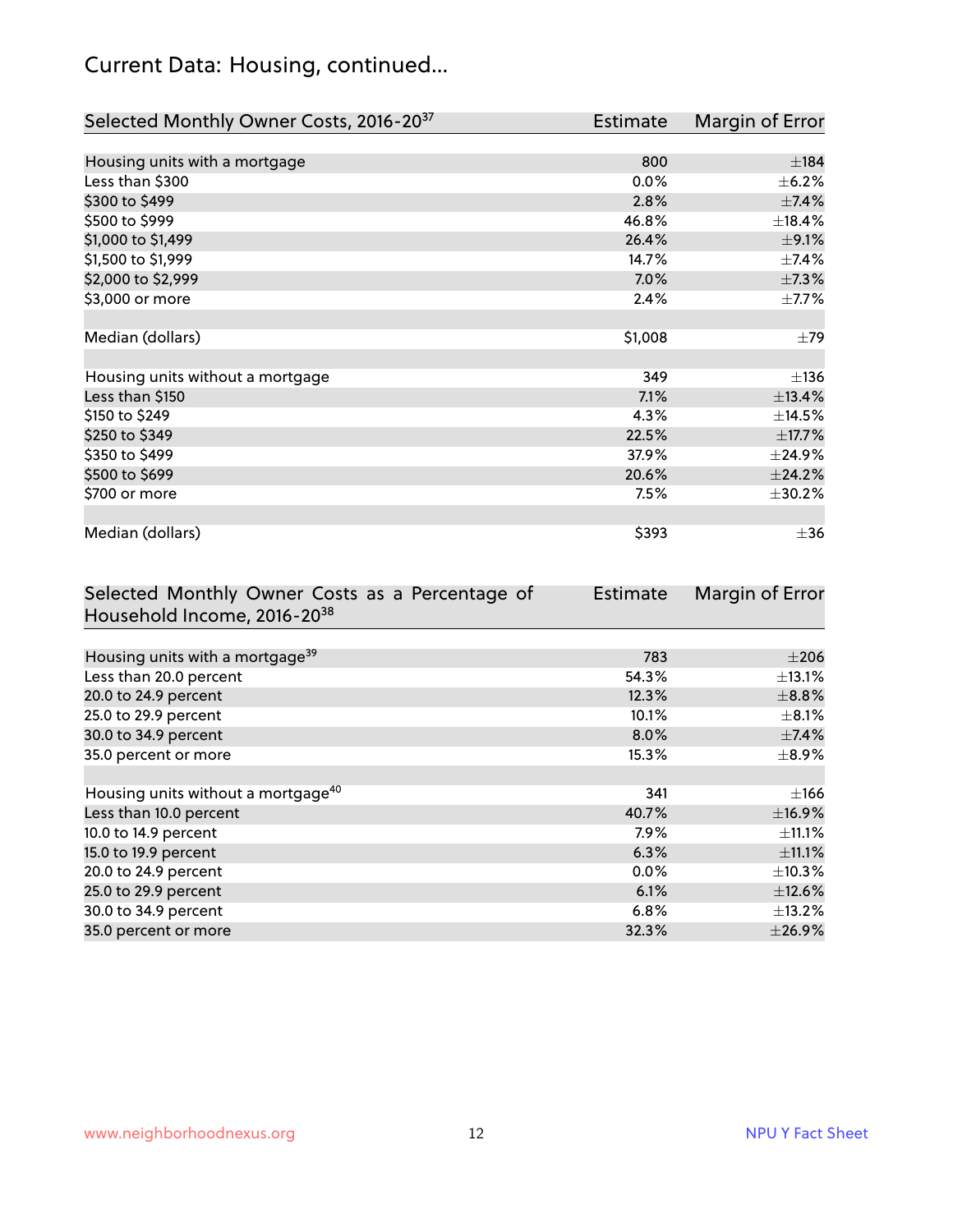#### Current Data: Housing, continued...

| Gross Rent, 2016-20 <sup>41</sup>               | Estimate        | Margin of Error |
|-------------------------------------------------|-----------------|-----------------|
|                                                 |                 |                 |
| Occupied units paying rent                      | 2,447           | $\pm$ 332       |
| Less than \$200                                 | 4.9%            | ±3.4%           |
| \$200 to \$499                                  | 11.7%           | $\pm$ 5.2%      |
| \$500 to \$749                                  | 17.8%           | $\pm$ 5.8%      |
| \$750 to \$999                                  | 32.6%           | $\pm$ 8.7%      |
| \$1,000 to \$1,499                              | 23.6%           | $\pm$ 5.9%      |
| \$1,500 to \$1,999                              | 2.6%            | $\pm 2.6\%$     |
| \$2,000 or more                                 | 6.8%            | $\pm$ 9.6%      |
| Median (dollars)                                | \$879           | $\pm$ 43        |
|                                                 |                 |                 |
| No rent paid                                    | 10              | $\pm$ 32        |
|                                                 |                 |                 |
| Gross Rent as a Percentage of Household Income, | <b>Estimate</b> | Margin of Error |
| $2016 - 20^{42}$                                |                 |                 |
|                                                 |                 |                 |
| Occupied units paying rent <sup>43</sup>        | 2,359           | $\pm$ 422       |
| Less than 15.0 percent                          | 9.7%            | $\pm$ 5.5%      |
| 15.0 to 19.9 percent                            | 8.5%            | $\pm$ 3.7%      |
| 20.0 to 24.9 percent                            | 6.9%            | $\pm 3.0\%$     |
| 25.0 to 29.9 percent                            | 8.3%            | $\pm 3.6\%$     |
| 30.0 to 34.9 percent                            | 10.2%           | $\pm$ 4.4%      |
| 35.0 percent or more                            | 56.4%           | $\pm$ 11.0%     |

## Current Data: Transportation

| Commuting to Work, 2016-20 <sup>44</sup>  | <b>Estimate</b> | Margin of Error |
|-------------------------------------------|-----------------|-----------------|
|                                           |                 |                 |
| Workers 16 years and over                 | 3,341           | $\pm$ 511       |
| Car, truck, or van - drove alone          | 61.5%           | $\pm 1.5\%$     |
| Car, truck, or van - carpooled            | 7.9%            | $\pm$ 4.6%      |
| Public transportation (excluding taxicab) | 12.5%           | $\pm$ 4.5%      |
| Walked                                    | 1.0%            | $\pm 1.1\%$     |
| Other means                               | 5.7%            | $\pm 3.6\%$     |
| Worked at home                            | 11.4%           | $\pm$ 7.4%      |
|                                           |                 |                 |
| Mean travel time to work (minutes)        | 27.0            | $\pm$ 4.2       |

| Access to a Vehicle, 2016-20 <sup>45</sup> | Estimate | Margin of Error |
|--------------------------------------------|----------|-----------------|
|                                            |          |                 |
| Occupied housing units                     | 3,607    | ±340            |
| No vehicles available                      | 24.5%    | $+5.4%$         |
| 1 vehicle available                        | 55.3%    | $\pm$ 8.1%      |
| 2 vehicles available                       | 16.6%    | $+4.7%$         |
| 3 or more vehicles available               | 3.5%     | $+2.8%$         |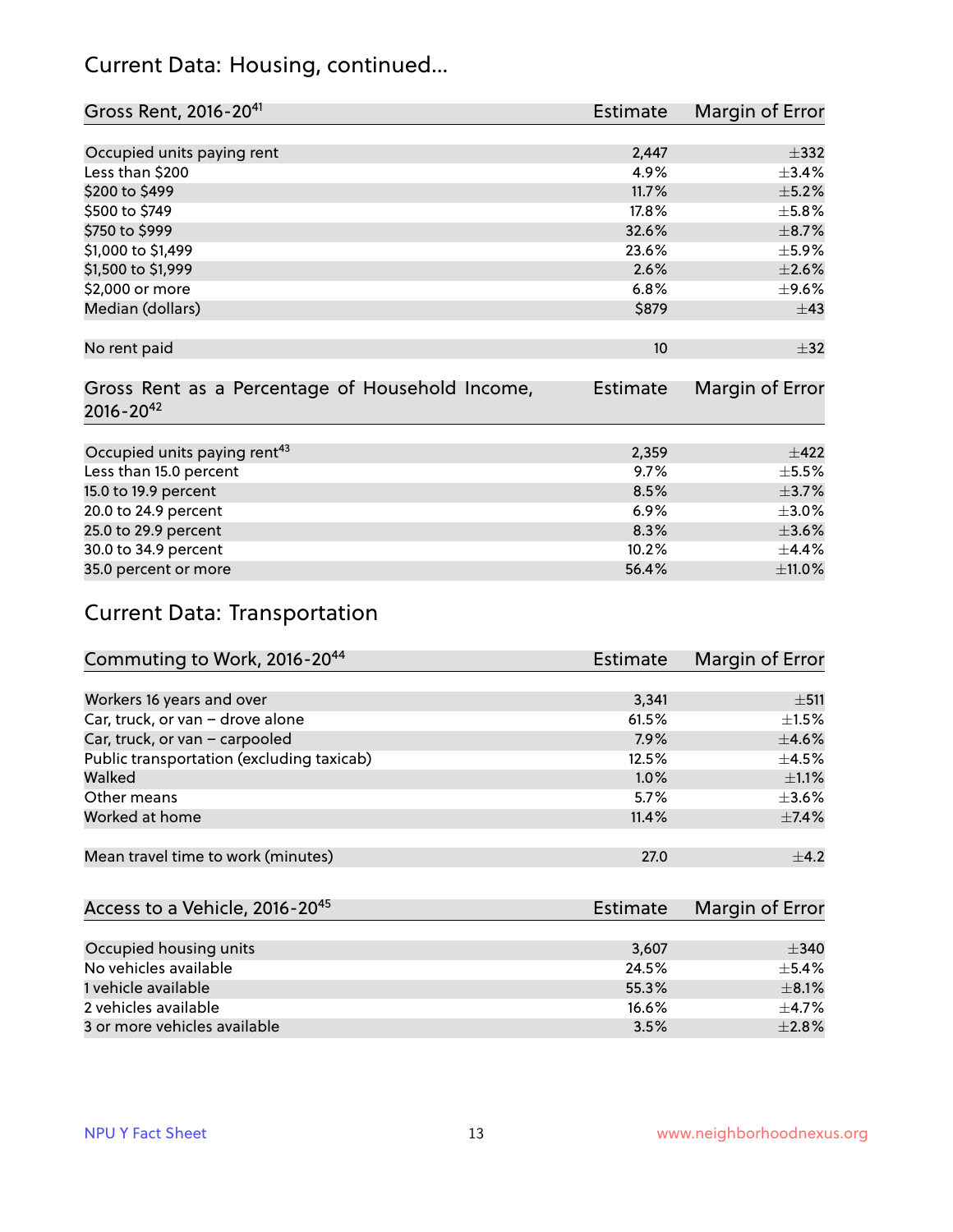#### Current Data: Health

| Health Insurance coverage, 2016-2046                    | <b>Estimate</b> | <b>Margin of Error</b> |
|---------------------------------------------------------|-----------------|------------------------|
|                                                         |                 |                        |
| Civilian Noninstitutionalized Population                | 8,940           | $\pm 2,070$            |
| With health insurance coverage                          | 82.6%           | ±23.4%                 |
| With private health insurance coverage                  | 45.1%           | ±12.2%                 |
| With public health coverage                             | 44.0%           | $\pm$ 7.1%             |
| No health insurance coverage                            | 17.4%           | $\pm$ 6.1%             |
| Civilian Noninstitutionalized Population Under 19 years | 2,485           | $\pm$ 2,485            |
| No health insurance coverage                            | 9.3%            | $\pm$ 7.4%             |
|                                                         |                 |                        |
| Civilian Noninstitutionalized Population 19 to 64 years | 5,497           | $\pm$ 1,257            |
| In labor force:                                         | 4,214           | $\pm$ 930              |
| Employed:                                               | 3,368           | $\pm$ 531              |
| With health insurance coverage                          | 85.7%           | $\pm$ 5.7%             |
| With private health insurance coverage                  | 73.4%           | $\pm 4.1\%$            |
| With public coverage                                    | 14.7%           | $\pm 8.0\%$            |
| No health insurance coverage                            | 14.3%           | $\pm$ 5.2%             |
|                                                         |                 |                        |
| Unemployed:                                             | 846             | $\pm$ 531              |
| With health insurance coverage                          | 33.7%           | ±32.1%                 |
| With private health insurance coverage                  | 25.3%           | $\pm$ 11.0%            |
| With public coverage                                    | 8.4%            | $\pm$ 5.9%             |
| No health insurance coverage                            | 66.3%           | ±46.6%                 |
|                                                         |                 |                        |
| Not in labor force:                                     | 1,282           | $\pm$ 477              |
| With health insurance coverage                          | 79.2%           | $\pm$ 16.0%            |
| With private health insurance coverage                  | 24.1%           | $\pm$ 5.9%             |
| With public coverage                                    | 61.5%           | ±22.8%                 |
| No health insurance coverage                            | 20.8%           | $\pm$ 8.4%             |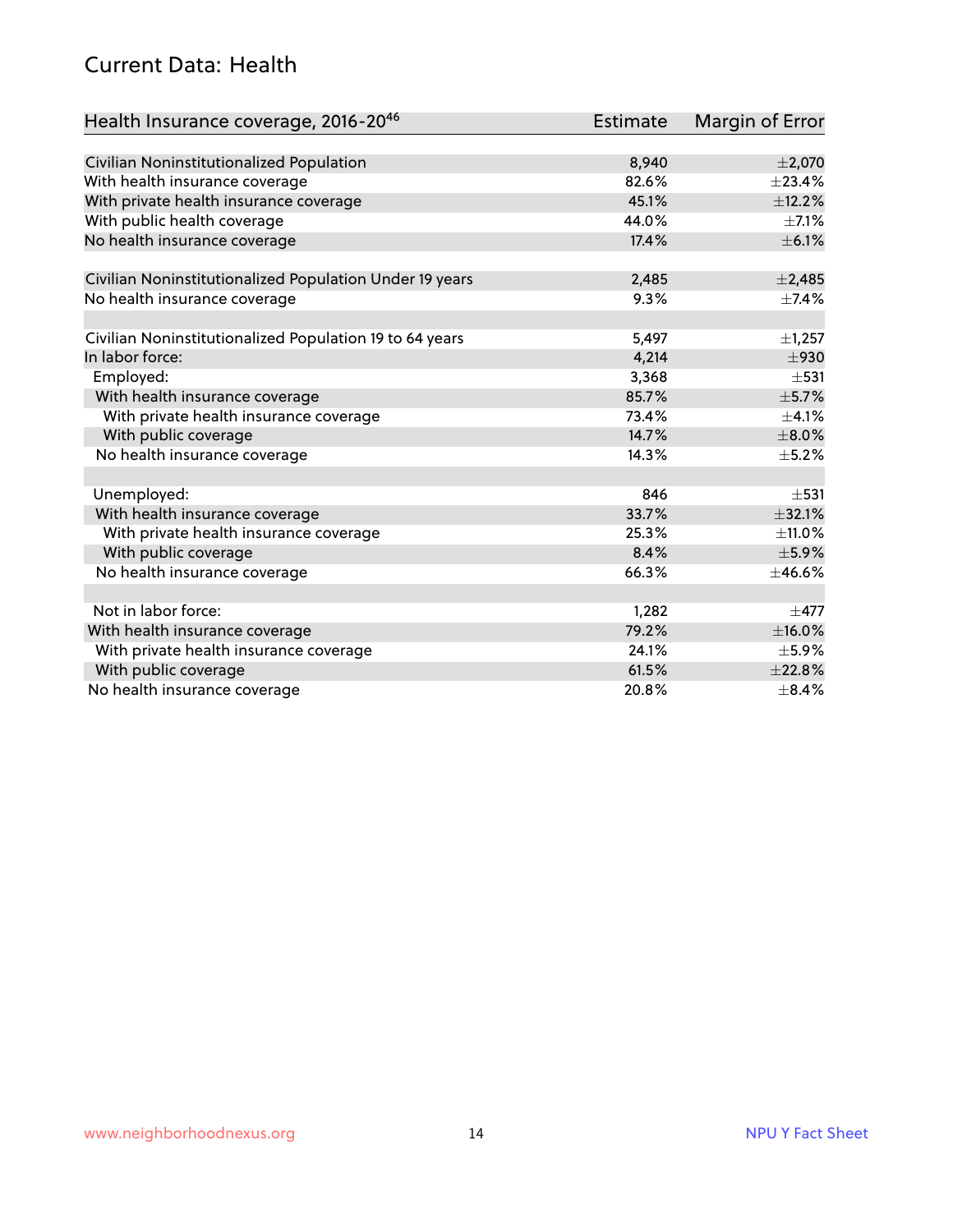#### Notes:

- 1. Source: U.S. Census Bureau, Decennial Census 2000, SF1 tables P8, P12; American Community Survey, tables B01001, B03002
- 2. This category includes Pacific Islanders, Native Americans and Alaska Natives, people who identify as some other race, and those who identify as bi/multi racial.
- 3. Source: U.S. Census Bureau, Decennial Census 2000, SF1 tables P15, P16, P18, P19; American Community Survey, tables B11001, B11005, B11003
- 4. Source: U.S. Census Bureau, Decennial Census 2000, SF3 table P37; American Community Survey, table B15002
- 5. Source: U.S. Census Bureau, Longitudinal Employer-Household Dynamics Residential Area Characteristics, Table JT01 (Primary Jobs); Workplace Area Characteristics, Table JT00 (All Jobs)
- 6. Source: U.S. Census Bureau, Decennial Census 2000, SF3 tables P52, P87; American Community Survey, tables B19001, B17001
- 7. Source: U.S. Census Bureau, Decennial Census 2000, SF1 tables H3, H4; American Community Survey, tables B25002, B25009
- 8. Source: U.S. Census Bureau, Decennial Census 2000, SF3 table H44; American Community Survey, tables B25044
- 9. Source: Atlanta Police Department, COBRA; U.S. Census Bureau, American Community Survey, table B01001
- 10. Source: U.S. Census Bureau, American Community Survey, table B01001
- 11. Source: U.S. Census Bureau, American Community Survey, table B03002
- 12. Source: U.S. Census Bureau, American Community Survey, table B05002
- 13. Source: U.S. Census Bureau, American Community Survey, table B05003
- 14. Source: U.S. Census Bureau, American Community Survey, tables B19001, B19025, B19051, B19061, B19055, B19065, B19059, B19069, B19056, B19066, B19057, B19067, B22001, B19101, B19127
- 15. Source: U.S. Census Bureau, American Community Survey, tables B19201, B19214, B20017, B19313
- 16. Source: U.S. Census Bureau, American Community Survey, table B17010
- 17. Source: U.S. Census Bureau, American Community Survey, tables B17001, B17006, B17021, B17007. Table totals may be lower than the total population, as they are based on the population for whom poverty status is determined.
- 18. Source: U.S. Census Bureau, American Community Survey, B17001H, B17001B, B17001D, B17001I. Table totals may be lower than the total population, as they are based on the population for whom poverty status is determined.
- 19. Source: U.S. Census Bureau, American Community Survey, tables B23001, B23008
- 20. Source: U.S. Census Bureau, American Community Survey, table C24030
- 21. Source: U.S. Census Bureau, American Community Survey, table C24010
- 22. Source: U.S. Census Bureau, American Community Survey, table B24080
- 23. Source: U.S. Census Bureau, Longitudinal Employer-Household Dynamics Origin-Destination Data, Tables JT00 Main and JT00 Aux
- 24. Source: U.S. Census Bureau, Longitudinal Employer-Household Dynamics Origin-Destination Data, Tables JT00 Main and JT00 Aux
- 25. Source: U.S. Census Bureau, Longitudinal Employer-Household Dynamics Origin-Destination Data, Tables JT00 Main and JT00 Aux
- 26. Source: U.S. Census Bureau, Longitudinal Employer-Household Dynamics Origin-Destination Data, Tables JT00 Main and JT00 Aux
- 27. Source: U.S. Census Bureau, American Community Survey, table B14001
- 28. Source: U.S. Census Bureau, American Community Survey, table B15002
- 29. Source: U.S. Census Bureau, American Community Survey, tables B11001, B11003, B11007, B11005, B09019
- 30. Source: U.S. Census Bureau, American Community Survey, tables B25002, B25003, B25004
- 31. Source: U.S. Census Bureau, American Community Survey, table B25024
- 32. Source: U.S. Census Bureau, American Community Survey, table B25034
- 33. Source: U.S. Census Bureau, American Community Survey, tables B25009, B25008, B25003
- 34. Source: U.S. Census Bureau, American Community Survey, table B07003
- 35. Source: U.S. Census Bureau, American Community Survey, table B25075. This value is self-reported and may differ from home values as determined by the County Tax Assessor.
- 36. Source: U.S. Census Bureau, American Community Survey, table B25081
- 37. Source: U.S. Census Bureau, American Community Survey, table B25087
- 38. Source: U.S. Census Bureau, American Community Survey, table B25091
- 39. Excludes units where Selected Monthly Owner Costs as a Percentage of Income cannot be computed.
- 40. Excludes units where Selected Monthly Owner Costs as a Percentage of Income cannot be computed.
- 41. Source: U.S. Census Bureau, American Community Survey, table B25063
- 42. Source: U.S. Census Bureau, American Community Survey, table B25070
- 43. Excludes units where Gross Rent as a Percentage of Income cannot be computed.
- 44. Source: U.S. Census Bureau, American Community Survey, tables B08101, B08013
- 45. Source: U.S. Census Bureau, American Community Survey, table B25044
- 46. Source: U.S. Census Bureau, American Community Survey, tables B18135, B27011

The dagger (†) symbol denotes values that cannot be computed.